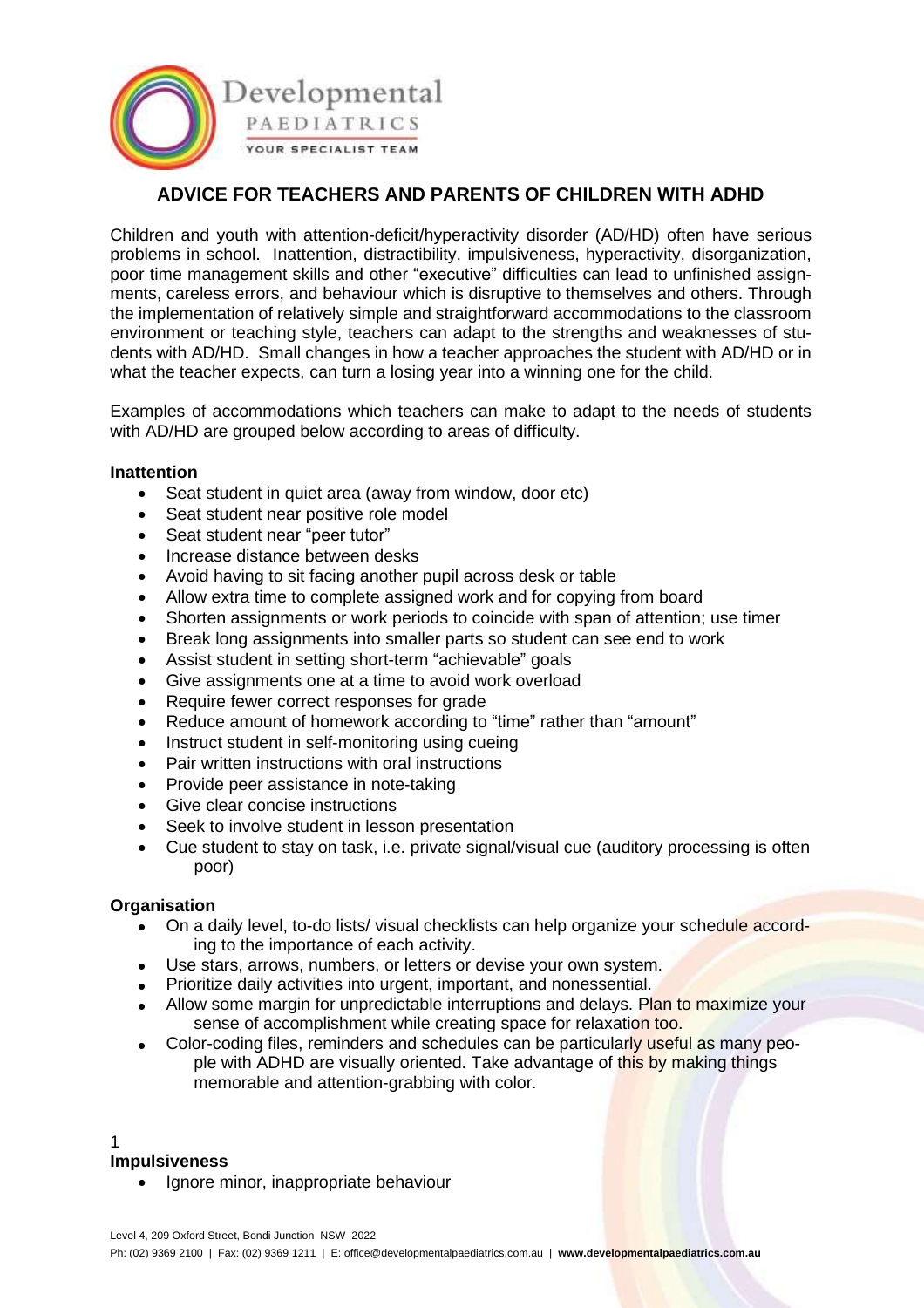- Increase immediacy of rewards and consequences
- Use time-out procedure for misbehaviour
- Supervise closely during transition times
- Use "prudent" reprimands for misbehaviour (i.e., avoid lecturing or criticism)
- Attend to positive behaviour with compliments, etc
- Acknowledge positive behaviour of nearby student
- Seat student near good role model or near teacher
- Instruct student in self-monitoring of behaviour, ie., hand raising, calling out
- Call on only when hand is raised in appropriate manner and praise for correct response

## **Motor Activity**

- Allow student to stand at times while working
- Provide opportunity for "movement breaks" i.e., run errands, provide job in classroom
- Provide short breaks between assignments
- Supervise closely during transition times
- Remind student to check over work product if performance is rushed and careless
- Give extra time to complete tasks (especially for students with slow processing speed)

#### **Mood**

- Provide reassurance and encouragement
- Frequently compliment positive behaviour and work product
- Speak softly in non-threatening manner if student shows nervousness
- Review instructions when giving new assignments to make sure student comprehends directions
- Look for opportunities for student to display leadership role in class
- Conference frequently with parents to learn about student's interests and achievements outside of school
- Send positive notes home
- Make time to talk alone with student
- Encourage social interactions with classmates if student is withdrawn or excessively shy
- Reinforce frequently when signs of frustration are noticed
- Look for signs of stress build up and provide encouragement or reduced workload to alleviate pressure and avoid temper outburst
- Spend more time talking to students who seem pent up or display anger easily
- Provide brief training in anger control: encourage student to walk away; use calming strategies; tell nearby adult if getting angry; provide 'safe' corner/space where the child can go if anxious/ovrerwhlemed/angry.

#### **Academic Skills**

- If reading is weak: provide additional reading time; use "previewing" strategies; select text with less on a page; shorten amount of required reading; avoid oral reading; avoid embarrassment.
- If oral expression is weak: accept all oral responses; substitute display for oral report; encourage student to share new ideas or experiences; pick topics easy for student to talk about

2